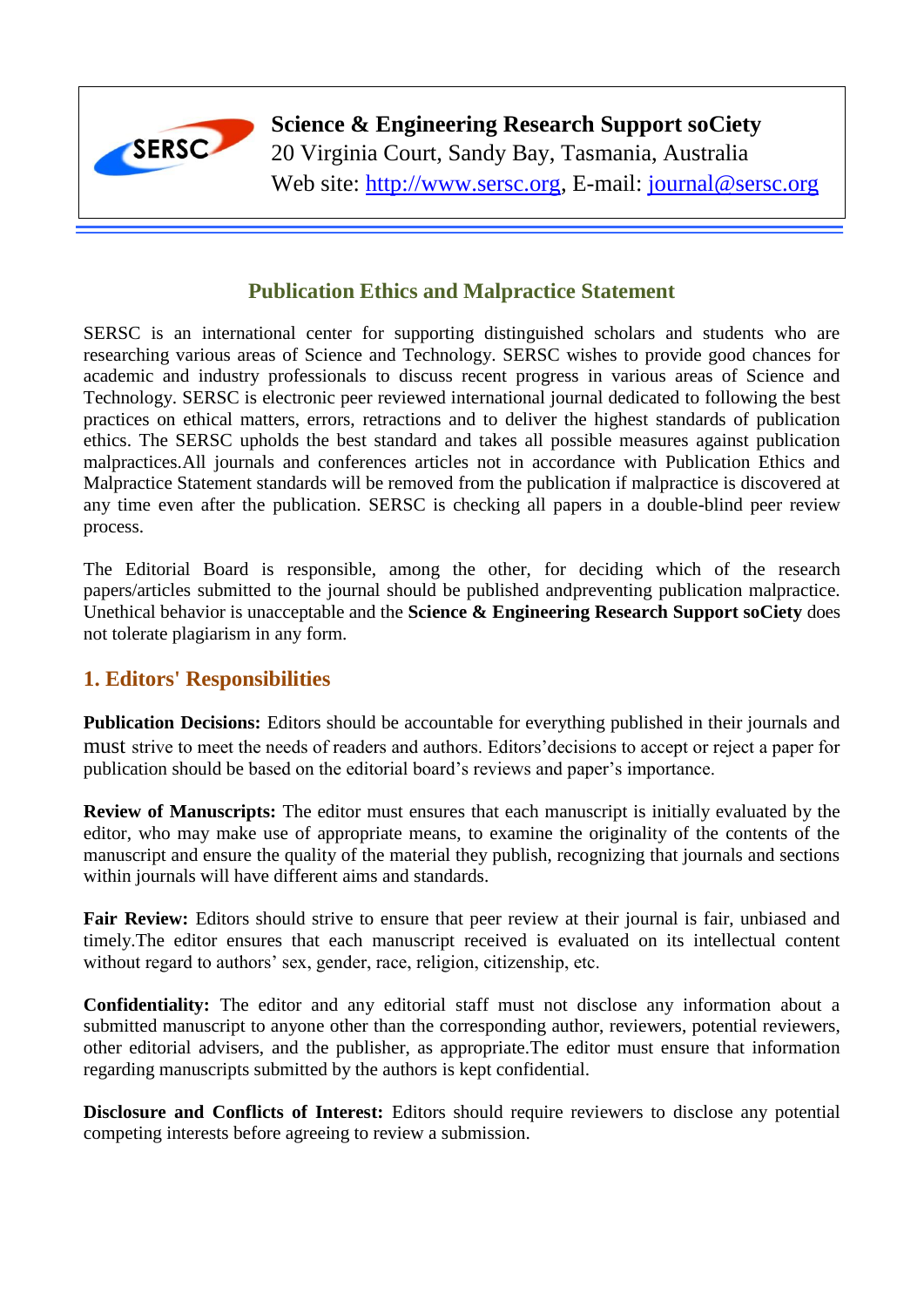### **2. Author's Responsibilities**

**Reporting Standards:** Authors should precisely present their original research, as well as objectively discuss its significance. Manuscripts are to be edited in accordance to the submission guidelines of the proceedings.

**Originality:** Authors must certify that their work is entirely unique and original.

**Redundancy:** Authors should not concurrently submit papers describing essentially the same research. Submitting the same paper to more than one journal constitutes unethical publishing behavior and is unacceptable.

**Acknowledgement of Sources:** Author(s) should acknowledge all sources of data used in the research and cite publications that have influenced their research.

**Authorship of the Paper:** Authorship should be limited only to those who have made a significant contribution to conceiving, designing, executing and/or interpreting the submitted study. All those who have significantly contributed to the study should be listed as co-authors. The corresponding author should also ensure that all the authors and co-authors have seen and approved the final submitted version of the manuscript and their inclusion as co-authors.

**Data Access and Retention:** Authors should retain raw data related to their submitted paper, and must provide it for editorial review, upon request of the editor.

**Fundamental errors in published works:** When an author discovers a significant error or inaccuracy in his/her submitted manuscript, the author must immediately notify the editor.

### **3. Reviewers Responsibilities**

**Confidentiality:** Manuscript reviewers, the editor, and the editorial staff must not disclose any information regarding submitted manuscripts. All submitted manuscripts are to be treated as privileged information.Editors should provide guidance to reviewers on everything that is expected of them including the need to handle submitted material in confidence.

**Acknowledgement of Sources:** Reviewers must ensure that authors have acknowledged all sources of data used in the research.Any statement that an observation, derivation, or argument had been previously reported should be accompanied by the relevant citation. A reviewer should also call to the editor's attention any substantial similarity or overlap between the manuscript under consideration and any other published paper of which they have personal knowledge.

**Standards of Objectivity**: Review of submitted manuscripts will be conducted objectively. The reviewers shall express their views clearly, with supporting arguments. Personal criticism of the author is inappropriate.

**Promptness**: If a reviewer believes it is not possible for him/her to review the research reported in a manuscript within the designated guidelines, or within stipulated time, he/she should notify the editor, so that the accurate and timely review can be ensured.

**Conflict of Interest:** All reviewers should have no conflict of interest with respect to the research, the authors and/or the funding bodies.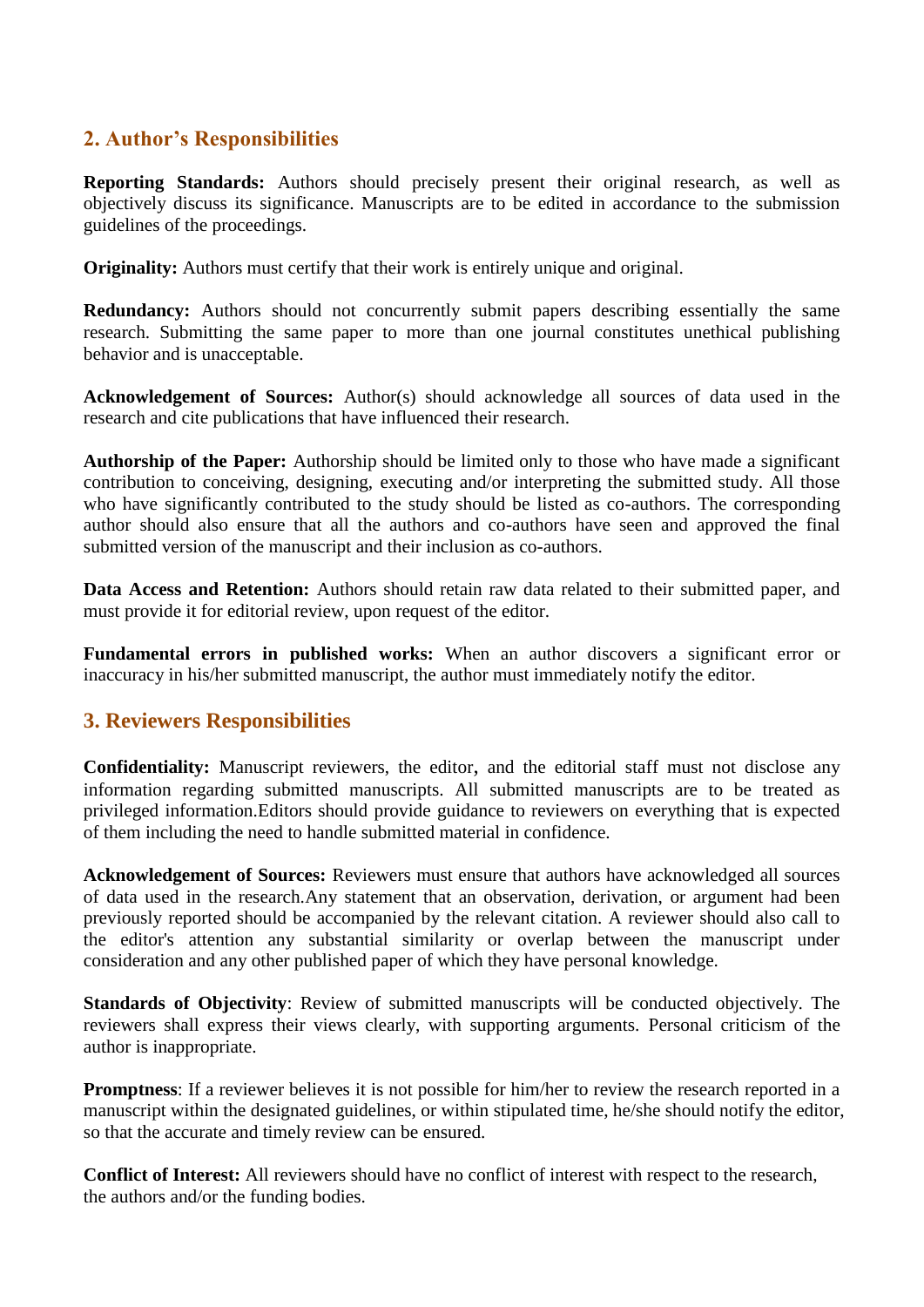## **4. Change or Modification of Published Paper**

Withdrawal: Papers published will be withdrawn if author(s) noticed significant errors. Before accepting withdrawal request, editorial board and Editor-in-chief should talk with author(s) sufficiently. If the paper was agreed to be withdrawn, the following will be implemented:

- The paper in journal database will be removed.
- The link in online publication site will be removed.
- Next phrase or similar phrase stating the reason will be shown below the paper title in the Table of Contents and journal volume page: (This paper was withdrawn because of some technical errors).

**Replacement:** Papers published can be replaced if author(s) send an updated paper. Before accepting replacement request, editorial board and Editor-in-chief should talk with author(s) sufficiently, and at least three reviewers should check the advances. If the paper was agreed to be replaced, the following will be implemented:

- The paper in journal database will be replaced.
- The link in online publication site will be replaced.
- Next phrase or similar phrase stating the reason will be shown below the paper title in the Table of Contents and journal volume page: (This paper was replaced because author(s) sent updated version. Contact editor if you want to check old version).
- Old version should be kept separately, and if someone wants to check old version, editor can send the PDF to him/her.
- Note that the replacement is acceptable only one time, and only for technical advances.

**Removal:** Papers published will be removed if reviewers, readers, librarians, publishers or other subjects noticed significant errors or plagiarism. Before removing a paper, editorial board and Editorin-chief should talk with authors sufficiently, and should provide enough time to have authors' explanation. If the paper was agreed to be removed, the following will be implemented:

- The paper in journal database will be removed.
- The link in online publication site will be removed.
- Next phrase or similar phrase stating the reason will be shown below the paper title in the Table of Contents and journal volume page: (This paper was removed because of plagiarism).

### **5. Penalties**

**Double Submission:** If double submission was found or noticed from other sources, editorial board should check the status. If the double submission was confirmed as intentional thing,

- Review process will be terminated.
- The reason should be sent to reviewers, editorial board and authors.
- All authors' name will be marked as black list, and these authors cannot submit any paper to all SERSC journals for three years.

**Double Publication:** If double publication was found or noticed from other sources, editorial board should check the status. If the double publication was confirmed as intentional thing,

- This will be reported to editorial board and author(s).
- This will be sent to publisher published same (or very similar) paper.
- Paper will be removed according to the "Removal" part in Section 4.
- All authors' name will be marked as black list, and these authors cannot submit any paper to all SERSC journals for three years.